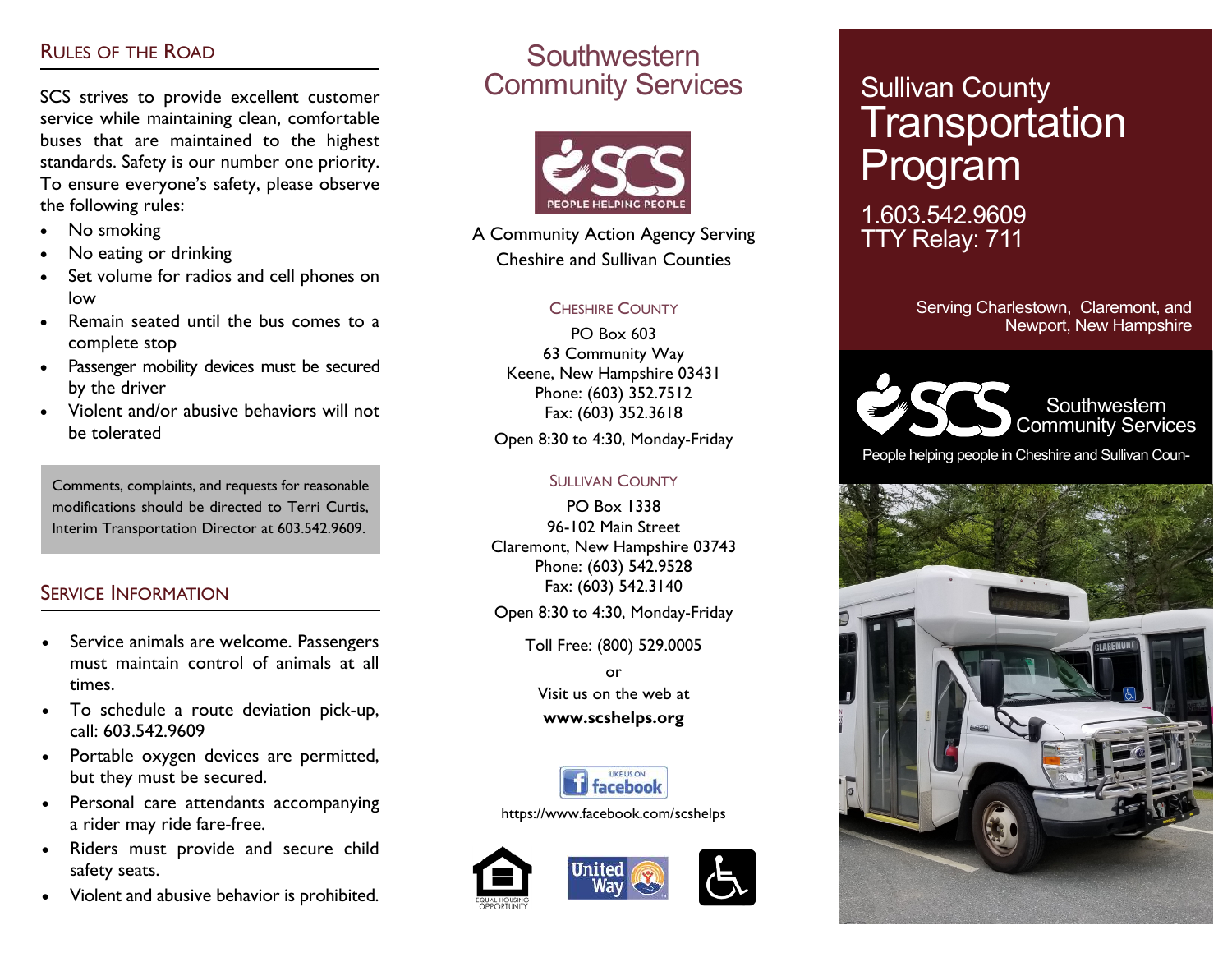# About the Transportation Program Fares

The SCS Transportation Program is a shared ride service and is open to everyone. To access the service, meet the bus at any of the scheduled stops listed on the Public Transit Schedule. Route deviation demand response transportation is also available in Charlestown, Claremont, and Newport; Dial-A-Ride is available in Claremont; and the Volunteer Driver Program operates throughout Sullivan County.

**Carry-on items:** Passengers may take as many parcels as can be carried onto the bus in one boarding. Items must be secured under the seat or held on the lap.

Pets: Pets are permitted on the bus as long as the pet is restrained and secured. The pet must be completely under control at all times. Service animals are always permitted.



Bus fares are as follows:

| One-way within one city/town:            | \$1.50  |
|------------------------------------------|---------|
| One-way between towns:                   | \$2.50  |
| Children age 6-12:                       | \$0.50  |
| Eight-punch pass:                        | \$10.00 |
| Unlimited in-town monthly pass:          | \$25.00 |
| Unlimited town-to-town and in-town pass: | \$35.00 |

Children ages five and under ride free when accompanied by an adult (limit three children free per fare-paying passenger).

SCS provides contracted Medicaid and BEAS transportation for eligible and approved individuals. These individuals may be eligible for reduced-fare or no-fare rides.

### ROUTE DEVIATION ACCESSIBILITY

Route deviation and Dial-A-Ride must be requested. To request a pick-up or drop-off deviation that is within a quarter mile of a route, please call 603.542.9609 by noon the business day before the route deviation is needed.

Deviations are accommodated on a first-come, first-serve basis as the schedule permits. Priorday requests will be fulfilled first; same-day deviation requests will be accommodated if the schedule allows.

There is no additional charge for a deviation. All deviations must be scheduled in advance. Requests for deviations from on-board passengers may be declined.

### INCLEMEMENT WEATHER CONDITIONS

Service may be delayed or cancelled due to severe weather conditions. Please listen to WCNL and Q106 radio or watch WMUR for closing and delay details.

### SERVICE CLOSINGS

There is no service on Saturdays or Sundays, as well as on the following holidays:

| New Year's Day      | Labor Day        |
|---------------------|------------------|
| Presidents' Day     | Thanksgiving Day |
| <b>Memorial Day</b> | Christmas Day    |
| Independence Day    |                  |



## ADA AND TITLE VI

SCS complies with all Federal Title VI and ADA regulations. Any person who believes they have been aggrieved by an unlawful discretionary practice regarding SCS' programs has the right to file a formal complaint. Any such complaint must be in writing and submitted to the SCS Human Resources Director within 60 days following the date of the alleged occurrence.

For more information regarding civil rights complaints, please contact:

Southwestern Community Services Attn: Terri Curtis, Interim Transit Director 6 Kinney Place Claremont, NH 03743

Phone: 603.542.9609 or TTY Relay: 711

Translation of brochure, schedule, and other materials available upon request.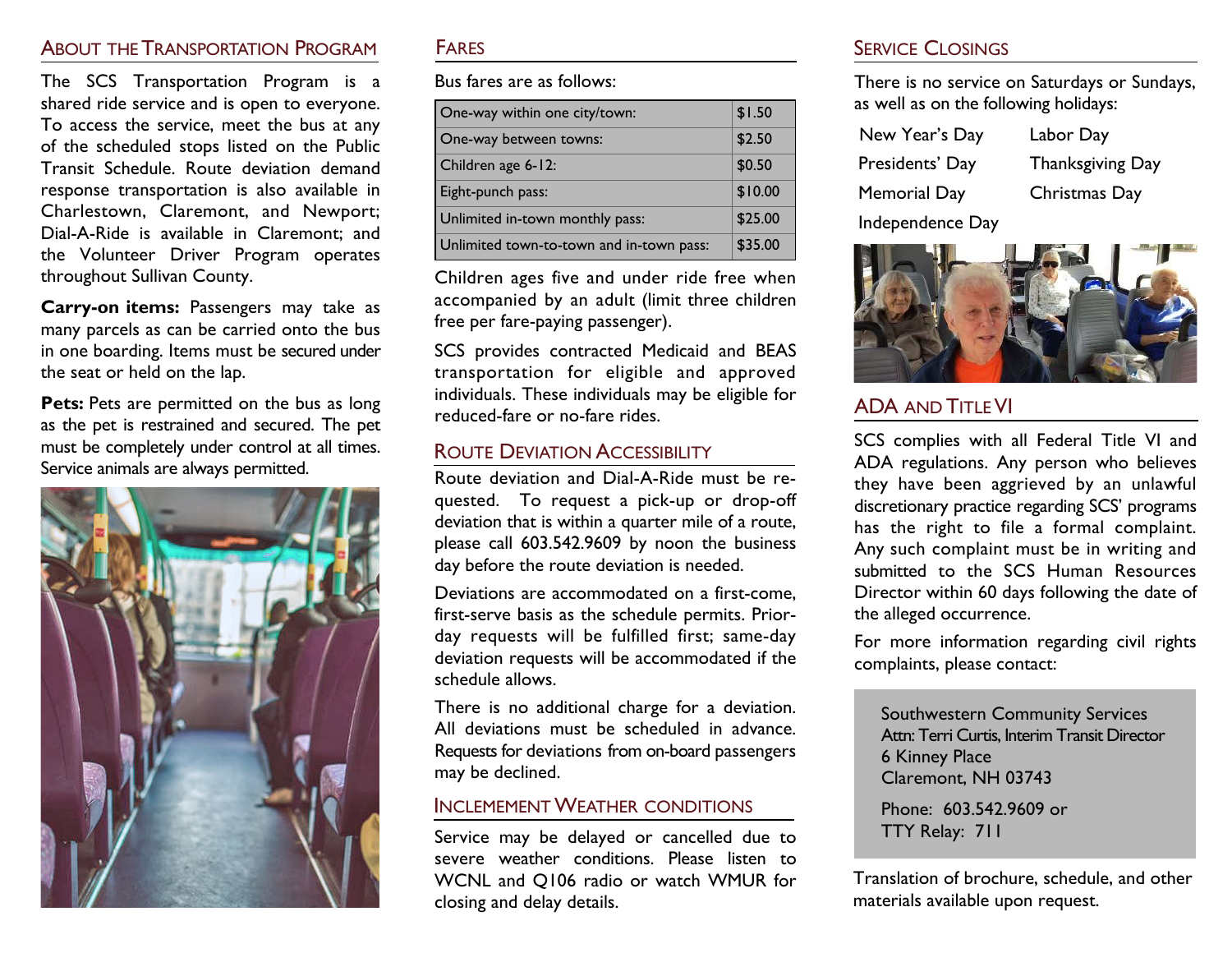

# Public Transit Schedule **Claremont & Lebanon**

Call (603) 542.9609 to schedule pickup and to make route deviation request.

Departure times subject to weather, traffic, and route deviation delays.

| <b>CLAREMONT BUS SCHEDULE</b>  |                    |             |           |          |         |
|--------------------------------|--------------------|-------------|-----------|----------|---------|
| <b>Departure</b>               |                    |             | AΜ        |          |         |
| Opera House Square             | 8:00               | 8:51        | 9:55      | 10:51    |         |
| <b>Rite Aid</b>                |                    |             | 10:00     | 10:55    |         |
| <b>Marion Phillips</b>         | 8:02               | 9:02        | 10:02     | 11:02    |         |
| <b>Bourdon Center</b>          | 8:07               | 9:07        | 10:04     | 11:05    |         |
| Claremont Manor                | 8:10               | 9:10        | 10:07     | 11:07    |         |
| <b>Claremont Senior Center</b> |                    |             | 10:10     | 11:10    |         |
| Opera House Square             | 8:30               | 9:20        | 10:20     | 11:15    |         |
| Sugar River Mills              | 8:32               | 9:25        | 10:25     | 11:25    |         |
| Valley Regional Hospital       | 8:35               | 9:40        | 10:35     | 11:40    |         |
| Market Basket                  | 8:42               | 9:45        | 10:42     | 11:50    |         |
| Hannaford's                    | 8:44               | 9:47        | 10:44     | 11:52    |         |
| Walmart                        | 8:46               | 9:52        | 10:46     | 11:55    |         |
| Opera House Square             | 8:51               | 9:55        | 10:51     | $*11:59$ |         |
| <b>Departure</b>               |                    |             | <b>PM</b> |          |         |
| Opera House Square             | 12:05              | 1:00        | 2:00      | 2:55     | 4:08    |
| <b>Rite Aid</b>                | 12:07              | 1:03        | 2:02      | 2:57     | 4:10    |
| Marion Phillips                | 12:08              | 1:05        | 2:05      | 3:00     | 4:12    |
| <b>Bourdon Center</b>          | 12:17              | 1:07        | 2:07      | 3:04     |         |
| Claremont Manor                | 12:20              | 1:08        | 2:08      | 3:05     |         |
| <b>Claremont Senior Center</b> | 12:23              | 1:10        | 2:10      | 3:10     |         |
| Opera House Square             | 12:24              | 1:20        | 2:20      | 3:20     |         |
| <b>Sugar River Mills</b>       | 12:32              | 1:25        | 2:25      | 3:25     | $*4:25$ |
| Valley Regional Hospital       | 12:34              | 1:40        | 2:40      | 3:40     |         |
| <b>Market Basket</b>           | 12:46              | 1:50        | 2:50      | 4:00     |         |
| Hannaford's                    | $\overline{12:}50$ | <b>I:52</b> | 2:52      | 4:02     |         |
| Walmart                        | 12:55              | 1:53        | 2:53      | 4:06     |         |
| Opera House Square             | 1:00               | 2:00        | 2:55      | 4:08     |         |

| <b>LEBANON BUS SCHEDULE</b> |          |           |      |         |  |
|-----------------------------|----------|-----------|------|---------|--|
| <b>Departure</b>            | AΜ       | <b>PM</b> |      |         |  |
| Clmt. Visitor's Center      | 6:00     |           |      |         |  |
| <b>DHMC</b>                 | 6:45     |           |      |         |  |
| Clmt. Visitor's Center      | 8:00     | 12:00     | 2:03 | 4:00    |  |
| Lebanon City Hall           | 8:40     | 12:39     | 2:43 |         |  |
| Dartmouth Coach             | 8:48     | 12:47     | 2:51 |         |  |
| <b>DHMC</b>                 | 9:01     | 1:00      | 3:01 | 4:45    |  |
| Clmt. Visitor's Center      | 9:50     |           |      |         |  |
| Lebanon City Hall           | 10:25    |           |      |         |  |
| Dartmouth Coach             | 10:33    | 1:13      | 3:14 | 4:58    |  |
| <b>DHMC</b>                 | 10:46    |           |      |         |  |
| Dartmouth Coach             | 10:57    |           |      |         |  |
| Lebanon City Hall           | 11:07    | 1:23      | 3:24 | 5:08    |  |
| Clmt. Visitor's Center      | $*11:42$ |           |      | $*5:40$ |  |

\*Drop off only